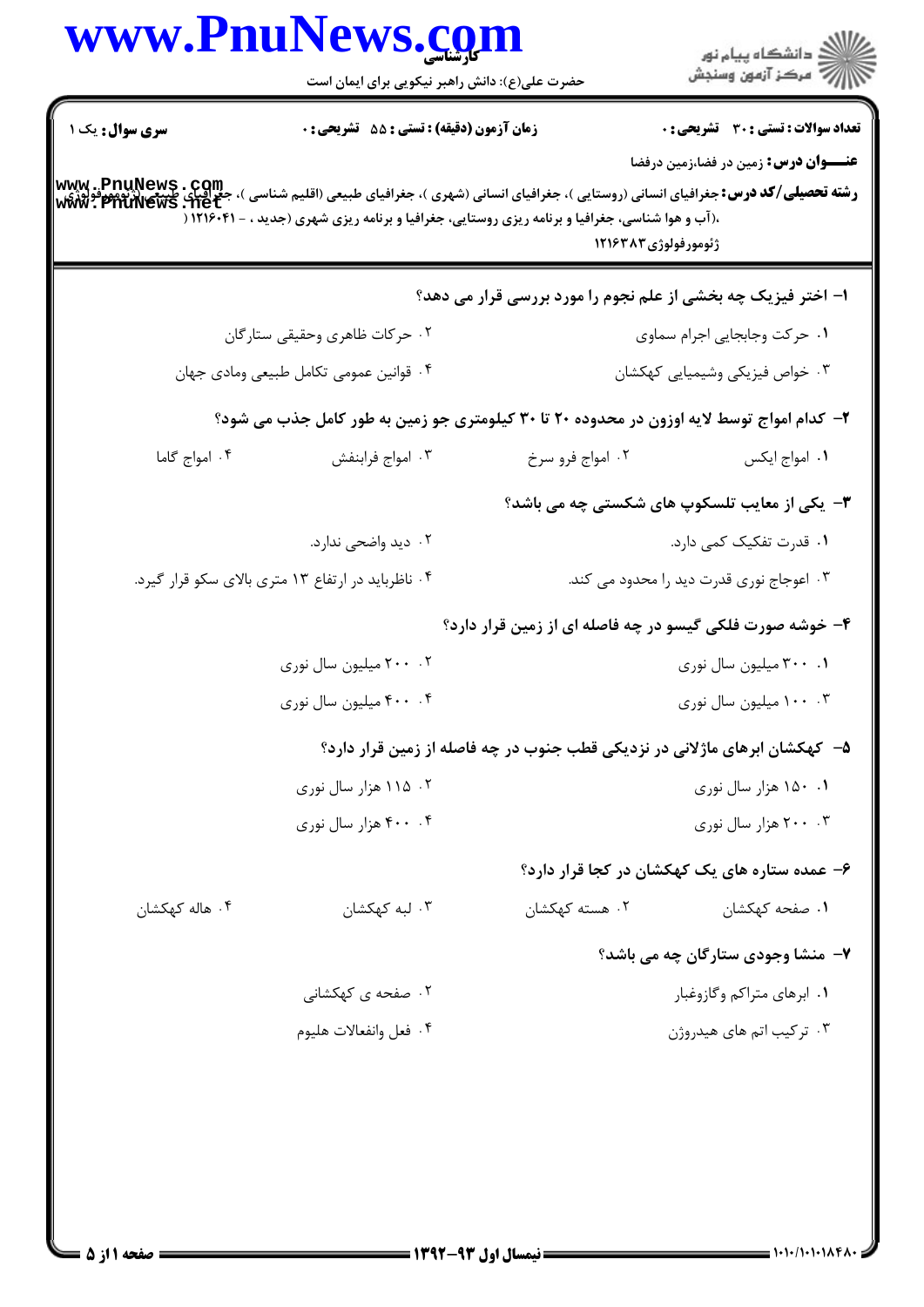|                                                                                                                                                                              | حضرت علی(ع): دانش راهبر نیکویی برای ایمان است |                                                                                                                        | ڪ دانشڪاه پيام نور<br>ر∕ آزمون وسنڊش                |
|------------------------------------------------------------------------------------------------------------------------------------------------------------------------------|-----------------------------------------------|------------------------------------------------------------------------------------------------------------------------|-----------------------------------------------------|
| <b>سری سوال : ۱ یک</b>                                                                                                                                                       | زمان آزمون (دقیقه) : تستی : 55 آتشریحی : 0    |                                                                                                                        | <b>تعداد سوالات : تستی : 30 - تشریحی : 0</b>        |
| <b>www . PnuNews . Com</b><br><b>رشته تحصیلی/کد درس:</b> جغرافیای انسانی (روستایی )، جغرافیای انسانی (شهری )، جغرافیای طبیعی (اقلیم شناسی )، جغرافیای<br>www . PnuNews . net |                                               | ) ۱۲۱۶۰۴۱ - ، آب و هوا شناسی، جغرافیا و برنامه ریزی روستایی، جغرافیا و برنامه ریزی شهری (جدید)،<br>ژئومورفولوژي۸۳*۱۲۱۶ | <b>عنـــوان درس:</b> زمین در فضا،زمین درفضا         |
|                                                                                                                                                                              |                                               | ۸– یکی از فرق های اساسی ستاره ها وسیاره ها چه می باشد؟                                                                 |                                                     |
|                                                                                                                                                                              |                                               | ۰۱ ستارگان نور ثابتی دارند ولی سیاره ها نور متغییری دارند.                                                             |                                                     |
|                                                                                                                                                                              |                                               | ۰۲ ستارگان دارای حیات ومرگند ولی سیار ه ها چنین نیستند.                                                                |                                                     |
|                                                                                                                                                                              |                                               |                                                                                                                        | ۰۳ ستارگان متغییر هستند ولی سیارات ثابت هستند.      |
|                                                                                                                                                                              |                                               |                                                                                                                        | ۰۴ ستارگان از جنس خاکی و سیارات از جنس گاز هستند.   |
|                                                                                                                                                                              |                                               | ۹– سه سیاره از سیارات منظومه شمسی که خاکی هستند ،کدامند؟                                                               |                                                     |
| ۰۴ زمین، زهره، اورانوس                                                                                                                                                       | ۰۳ عطارد، زمین، زهره                          | ۰۲ مریخ، زمین، مشتری                                                                                                   | ۰۱ زمین، مریخ، عطارد                                |
|                                                                                                                                                                              |                                               |                                                                                                                        | ۱۰– نو اختران چه نوع ستارگانی هستند؟                |
|                                                                                                                                                                              |                                               | ۰۱ بیشتر عمرشان را طی کرده ودر مراحل آخر زندگی هستند.                                                                  |                                                     |
|                                                                                                                                                                              |                                               |                                                                                                                        | ۰۲ تازه متولد شده اند ودر مراحل اولیه زندگی هستند.  |
|                                                                                                                                                                              |                                               |                                                                                                                        | ۰۳ در اواسط زندگی شان هستند.                        |
|                                                                                                                                                                              |                                               |                                                                                                                        | ۰۴ در مرحله انهدام وتولد دیگر هستند.                |
|                                                                                                                                                                              |                                               |                                                                                                                        | 11- صفحه دایره البروج چه حرکتی را نشان می دهد؟      |
|                                                                                                                                                                              |                                               | ۰۱ مدار گردش سالیانه زمین به دور خورشید را نشان می دهد.                                                                |                                                     |
|                                                                                                                                                                              |                                               | ۰۲ مدار گردش شبانه روزی زمین به دور خودش را نشان می دهد.                                                               |                                                     |
|                                                                                                                                                                              |                                               |                                                                                                                        | ۰۳ مدار گردش زمین حول محور خودش را نشان می دهد.     |
|                                                                                                                                                                              |                                               | ۰۴ مدار گردش زمین حول محور نصف النهاری را نشان می دهد.                                                                 |                                                     |
|                                                                                                                                                                              |                                               |                                                                                                                        | ۱۲– هر نقطه از زمین در هر ساعت چند درجه دوران دارد؟ |
| ۰۴ تارجه                                                                                                                                                                     | ۰۳ ۱۵ درجه                                    | ۰۲ ۲۴درجه                                                                                                              | ۰۱ ۲۵ درجه                                          |
|                                                                                                                                                                              |                                               |                                                                                                                        | ۱۳- تپ اختر ها چه نوع ستارگانی هستند؟               |
|                                                                                                                                                                              | ۰۲ یک ستاره در حال اضمحلال                    |                                                                                                                        | ٠١. يک ستاره ثابت با نور درخشان                     |
|                                                                                                                                                                              | ۰۴ یک ستاره نوترونی با نور نامنظم             |                                                                                                                        | ۰۳ یک ستاره نوترونی با چرخش سریع                    |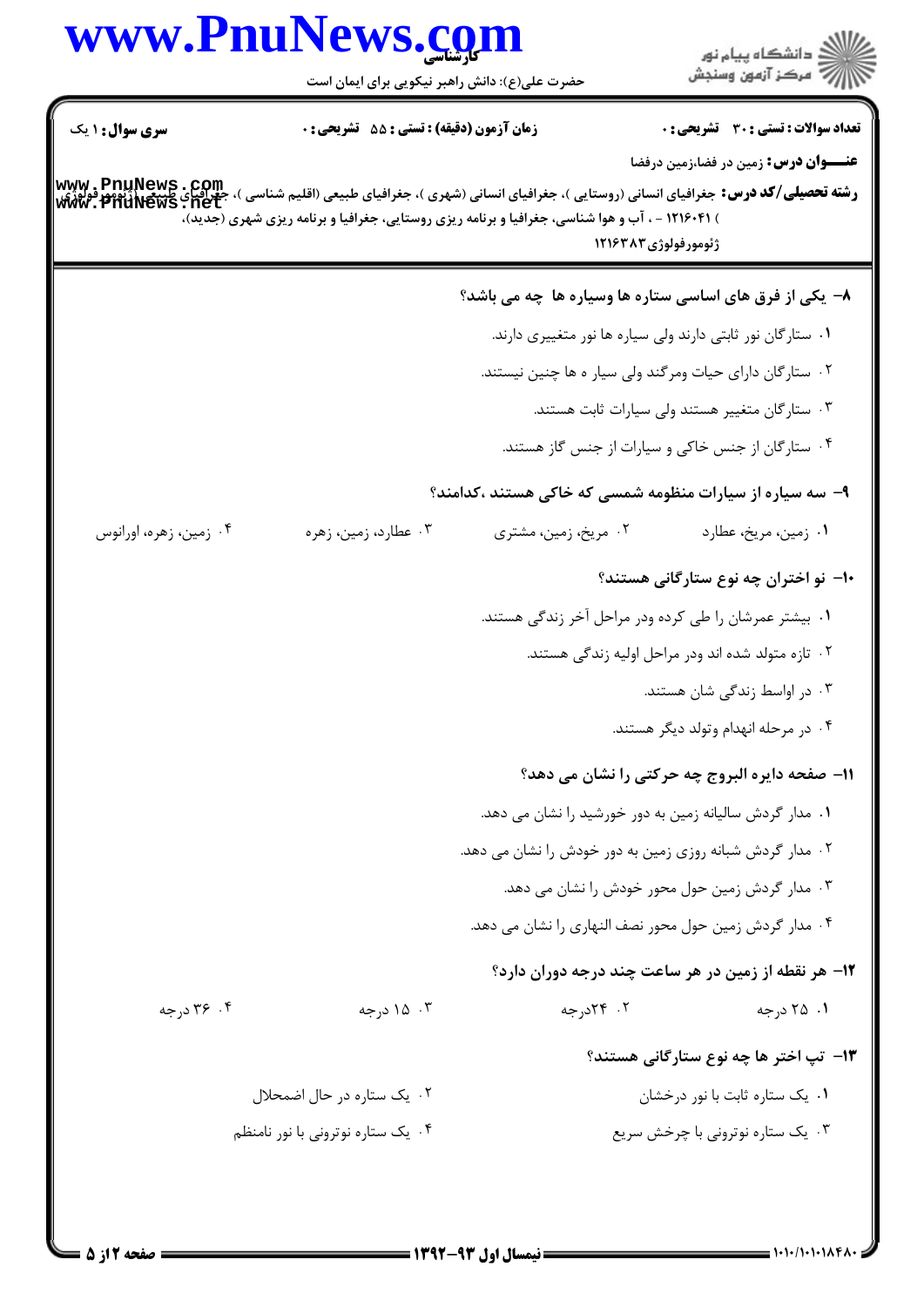|                        | www.PnuNews.com                                                                                                                                                                                                                                                           |                                                                                  | ر<br>دانشڪاه پيام نور)<br>اڳ مرڪز آزمون وسنڊش     |
|------------------------|---------------------------------------------------------------------------------------------------------------------------------------------------------------------------------------------------------------------------------------------------------------------------|----------------------------------------------------------------------------------|---------------------------------------------------|
|                        | حضرت علی(ع): دانش راهبر نیکویی برای ایمان است                                                                                                                                                                                                                             |                                                                                  |                                                   |
| <b>سری سوال : ۱ یک</b> | زمان آزمون (دقیقه) : تستی : 55 آتشریحی : 0                                                                                                                                                                                                                                |                                                                                  | <b>تعداد سوالات : تستی : 30 ٪ تشریحی : 0</b>      |
|                        | www . PnuNews . COm<br> و <b>شته تحصیلی/کد درس:</b> جغرافیای انسانی (روستایی )، جغرافیای انسانی (شهری )، جغرافیای طبیعی (قانون استقلیل )، جغراف<br> www. PnuNews . net<br>) ۱۲۱۶۰۴۱ - ، آب و هوا شناسی، جغرافیا و برنامه ریزی روستایی، جغرافیا و برنامه ریزی شهری (جدید)، | ژئومورفولوژی۸۳*۱۲۱۶                                                              | <b>عنـــوان درس:</b> زمین در فضا،زمین درفضا       |
|                        |                                                                                                                                                                                                                                                                           | ۱۴- امتداد محور زمین در فضا به فاصله تقریبا یک درجه از کنار چه ستاره ای می گذرد؟ |                                                   |
| ۰۴ ستاره ألفا قنطورس   | ۰۳ ستاره نسر واقع (وگا)                                                                                                                                                                                                                                                   | ۰۲ ستاره شعرای يمانی                                                             | ۰۱ ستاره قطبی(جدی)                                |
|                        |                                                                                                                                                                                                                                                                           | ۱۵– صفحه دایره البروج نسبت به سطح استوای زمین چگونه است؟                         |                                                   |
|                        | ۰۲ برهم منطبق هستند.                                                                                                                                                                                                                                                      |                                                                                  | ۰۱ برهم عمود هستند.                               |
|                        | ۰۴ زاویه تقریبا۶۶ درجه می سازد.                                                                                                                                                                                                                                           |                                                                                  | ۰۳ زاویه تقریبا ۲۳/۵ درجه می سازد.                |
|                        |                                                                                                                                                                                                                                                                           |                                                                                  | ۱۶– بزرگترین مدار زمین چه نام دارد؟               |
| ۰۴ دايره قطبي          | ۰۳ دايره البروج                                                                                                                                                                                                                                                           | ۰۲ دايره استوا                                                                   | ٠١. دايره نصف النهار                              |
|                        |                                                                                                                                                                                                                                                                           |                                                                                  | ۱۷– قطب شمال مغناطیسی زمین فعلا در کجا قرار دارد؟ |
|                        | ۰۲ در نزدیکی گرینلند                                                                                                                                                                                                                                                      |                                                                                  | ۰۱ در نزدیکی خلیج هودسن در کانادا                 |
|                        | ۰۴ در نزدیکی ایسلند                                                                                                                                                                                                                                                       |                                                                                  | ۰۳ در نزدیکی شبه جزیره آلاسکا                     |
|                        | 18− زاویه بین نصف النهار جغرافیایی با نصف النهار مغناطیسی زمین را در یک محل چه می گویند؟                                                                                                                                                                                  |                                                                                  |                                                   |
| ۰۴ جهت مغناطیسی        | ۰۳ میدان مغناطیسی                                                                                                                                                                                                                                                         | ۰۲ انحراف مغناطیسی                                                               | ۰۱ میل مغناطیسی                                   |
|                        |                                                                                                                                                                                                                                                                           |                                                                                  | ۱۹- تغییرات ادواری مغناطیسی زمین به چه علت است؟   |
|                        | ۰۲ جابه جایی مواد جامد آهنی درون زمین                                                                                                                                                                                                                                     | ٠١ تغييرات وضعيت سنگهاي مغناطيسي پوسته زمين                                      |                                                   |
|                        | ۰۴ تغییرات حرکات همرفتی داخل زمین                                                                                                                                                                                                                                         | ۰۳ تغییرات کلف های خورشیدی                                                       |                                                   |
|                        |                                                                                                                                                                                                                                                                           | +۲- معکوس شدن میدان مغناطیسی زمین در چه زمانی اتفاق افتاده است؟                  |                                                   |
|                        | ۰۲ يک ميليارد سال پيش                                                                                                                                                                                                                                                     |                                                                                  | ۰۱ دو میلیارد سال پیش                             |
|                        | ۰۴ سه میلیارد سال پیش                                                                                                                                                                                                                                                     |                                                                                  | ۰۳ چهار میلیارد سال پیش                           |
|                        | <b>۲۱</b> - چه عاملی ممکن است باعث قطع ارتباطات رادیویی وتغییرات اساسی در میدان مغناطیسی زمین شوند؟                                                                                                                                                                       |                                                                                  |                                                   |
|                        | ۰۲ لکه های خورشیدی                                                                                                                                                                                                                                                        |                                                                                  | ۰۱ زبانه های خورشیدی                              |
|                        | ۰۴ بادهای خورشیدی                                                                                                                                                                                                                                                         |                                                                                  | ۰۳ شراره های خورشیدی                              |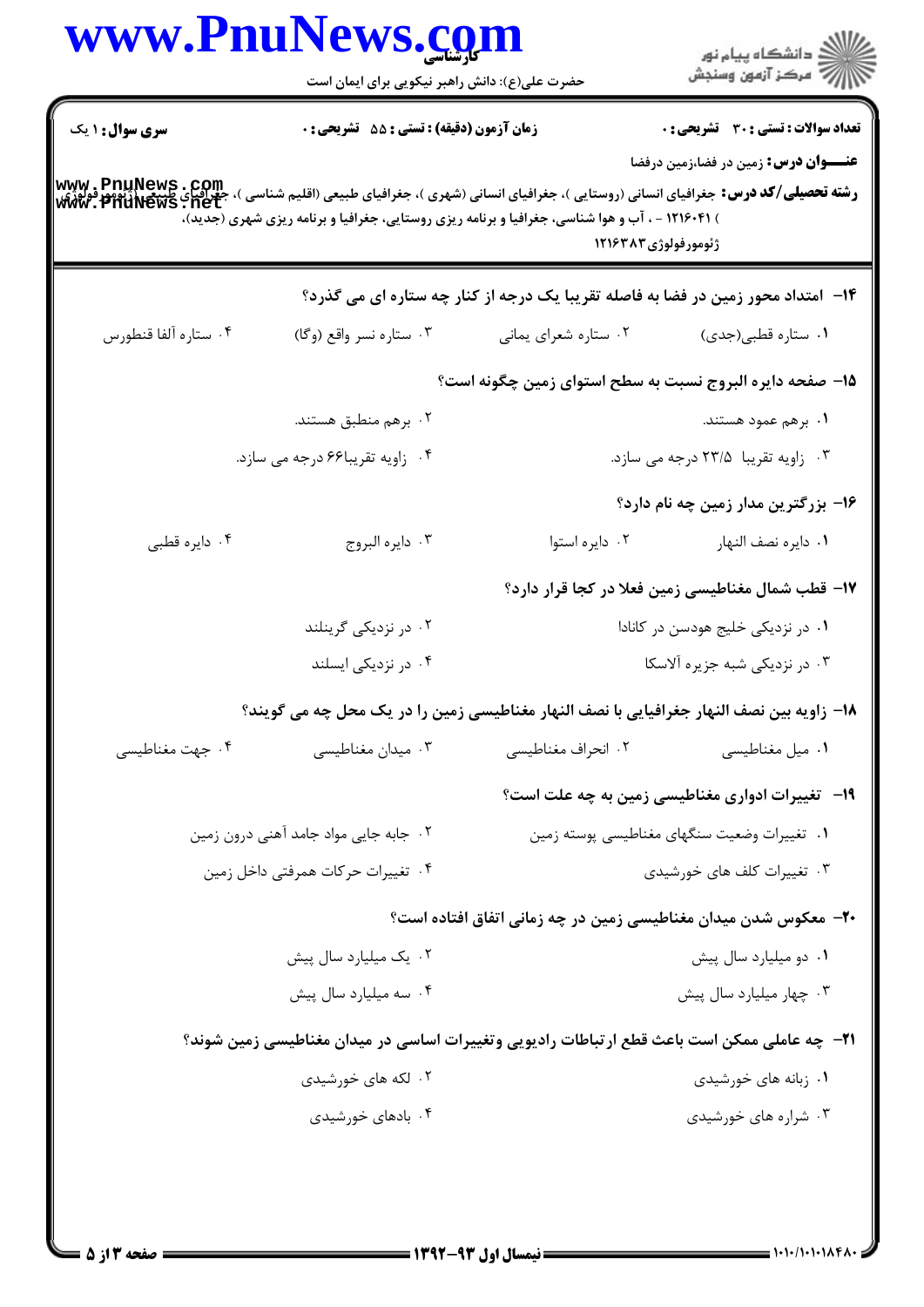| www.PnuNews.com        | حضرت علی(ع): دانش راهبر نیکویی برای ایمان است |                                                                                                                                                                                                                                                                                          | ر<br>دانشڪاه پيام نور)<br>ا∛ مرڪز آزمون وسنڊش |
|------------------------|-----------------------------------------------|------------------------------------------------------------------------------------------------------------------------------------------------------------------------------------------------------------------------------------------------------------------------------------------|-----------------------------------------------|
| <b>سری سوال : ۱ یک</b> | زمان آزمون (دقیقه) : تستی : 55 آتشریحی : 0    |                                                                                                                                                                                                                                                                                          | <b>تعداد سوالات : تستی : 30 ٪ تشریحی : 0</b>  |
|                        |                                               | www . PnuNews . Com<br>رشته تحصیلی/کد درس: جغرافیای انسانی (روستایی )، جغرافیای انسانی (شهری )، جغرافیای طبیعی (اقلیم شناسی )، جغرافیای<br>www . PnuNews . net<br>) ۱۲۱۶۰۴۱ - ، آب و هوا شناسی، جغرافیا و برنامه ریزی روستایی، جغرافیا و برنامه ریزی شهری (جدید)،<br>ژئومورفولوژی۸۳*۱۲۱۶ | <b>عنـــوان درس:</b> زمین در فضا،زمین درفضا   |
|                        |                                               | <b>۲۲</b> – شدت میدان مغناطیسی زمین در کدام منطقه بیشتر است؟                                                                                                                                                                                                                             |                                               |
|                        | ۰۲ در قطب مغناطیسی زمین                       |                                                                                                                                                                                                                                                                                          | ۰۱ در استوای مغناطیسی زمین                    |
|                        | ۰۴ در عرض ۳۵ درجه جنوبی زمین                  |                                                                                                                                                                                                                                                                                          | ۰۳ در عرض ۲۵ درجه شمالی زمین                  |
|                        |                                               | ۲۳- چرخه مغناطیسی لکه های خورشیدی دارای دوره تناوبی چند ساله است؟                                                                                                                                                                                                                        |                                               |
| ۰۰، ۱۰۰ ساله           | ۰۳ ساله                                       | ۰۲ ۱۰ ساله                                                                                                                                                                                                                                                                               | ۰۱ ۵ ساله                                     |
|                        |                                               | <b>34</b> - فرآیند کامل شکل گیری سیاره های زمین مانند، درطول چه دوره ای اتفاق افتاده است؟                                                                                                                                                                                                |                                               |
| ۰۴ میلیون سال          | ۰۰ میلیون سال                                 | ۰۰ ۱۰ میلیون سال                                                                                                                                                                                                                                                                         | ٠١ ١ ميليون سال                               |
|                        |                                               | ۲۵– کدام سیاره منظومه شمسی نامنظم ترین شکل مدار را دارد؟                                                                                                                                                                                                                                 |                                               |
| ۰۴ اورانوس             | ۰۳ مشتری                                      | ۰۲ زهره                                                                                                                                                                                                                                                                                  | ۰۱ عطارد                                      |
|                        |                                               | ۲۶- محتمل ترین سیاره ای که می تواند موجودات زنده ای نظیر خزه وگلسنگ ها را در آن یافت کدام سیاره است؟                                                                                                                                                                                     |                                               |
| ۰۴ اورانوس             |                                               | ۲. مريخ هر مستقبل است. ترجل استقبل استقبل استقبل استقبل استقبل استقبل استقبل استقبل استقبل استقبل استقبل استقب                                                                                                                                                                           | ۰۱ عطارد                                      |
|                        |                                               | ۲۷- قطعات بزرگ سنگهای آسمانی که به زمین برخورد می کنند، چه نام دارند؟                                                                                                                                                                                                                    |                                               |
| ۰۴ سنگواره             | ۰۳ شهاب                                       | ٠٢ شهاب سنگ                                                                                                                                                                                                                                                                              | ۰۱ شهابواره                                   |
|                        |                                               | ۲۸- کدام یک از موارد زیر نتیجه جغرافیایی کرویت زمین است؟                                                                                                                                                                                                                                 |                                               |
|                        |                                               | ۰۱ اشعه خورشید به تمام قسمتهای زمین یکسان نمی تابد.                                                                                                                                                                                                                                      |                                               |
|                        |                                               | ۰۲ در نیمکره شمالی در بالای مدار راس السرطان خورشید در شمال است.                                                                                                                                                                                                                         |                                               |
|                        |                                               | ۰۳ در نیمکره جنوبی دربالای مدار راس الجدی خورشید در جنوب است.                                                                                                                                                                                                                            |                                               |
|                        |                                               | ۰۴ با تغییر افق ، وضع أ سمان برای ناظر فرق نمی کند.                                                                                                                                                                                                                                      |                                               |
|                        |                                               | ۲۹- در چه مواقعی از سال در تمام کره زمین طول شب و روز باهم برابر می شود؟                                                                                                                                                                                                                 |                                               |
|                        | ۰۲ اول فروردین و اول دی ماه                   |                                                                                                                                                                                                                                                                                          | ۰۱ اول تیرماه و اول مهر ماه                   |
|                        | ۰۴ اول تیرماه و اول دی ماه                    |                                                                                                                                                                                                                                                                                          | ۰۳ اول فروردين و اول مهر ماه                  |
|                        |                                               | ۳۰- زمان متوسط محلی نصف النهار مرکزی هر مکان چه نامیده می شود؟                                                                                                                                                                                                                           |                                               |
| ۰۴ زمان متوسط          | ۰۳ زمان منطقه ای                              | ۰۲ زمان نجومی محلی                                                                                                                                                                                                                                                                       | ۰۱ زمان نجومی                                 |